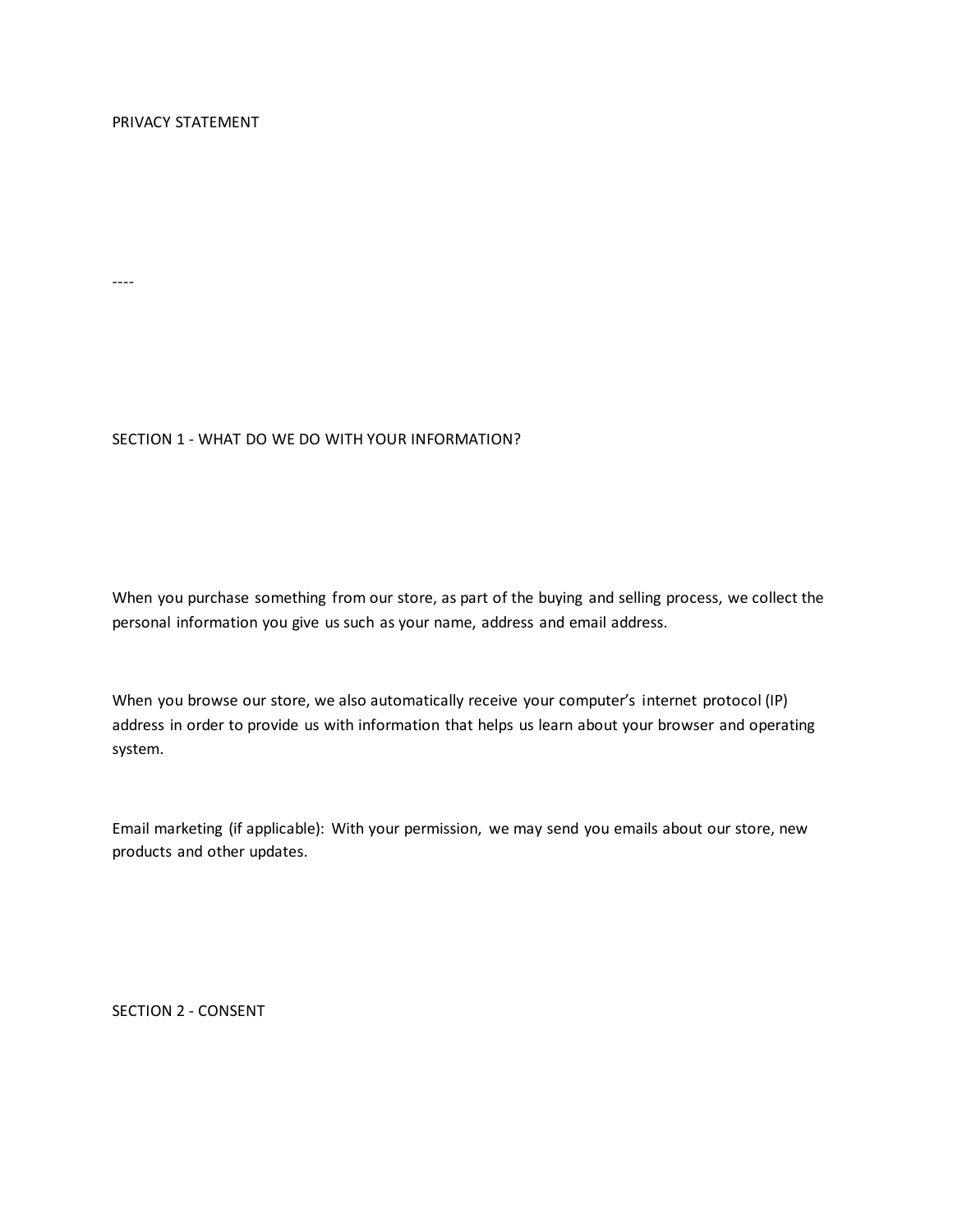How do you get my consent?

When you provide us with personal information to complete a transaction, verify your credit card, place an order, arrange for a delivery or return a purchase, we imply that you consent to our collecting it and using it for that specific reason only.

If we ask for your personal information for a secondary reason, like marketing, we will either ask you directly for your expressed consent, or provide you with an opportunity to say no.

How do I withdraw my consent?

If after you opt-in, you change your mind, you may withdraw your consent for us to contact you, for the continued collection, use or disclosure of your information, at anytime, by contacting us at matt@otsdetail.com or mailing us at: OTS Performance & Detail 10256 Henderson Hall Road Mechanicsville Virginia United States 23116

SECTION 3 - DISCLOSURE

We may disclose your personal information if we are required by law to do so or if you violate our Terms of Service.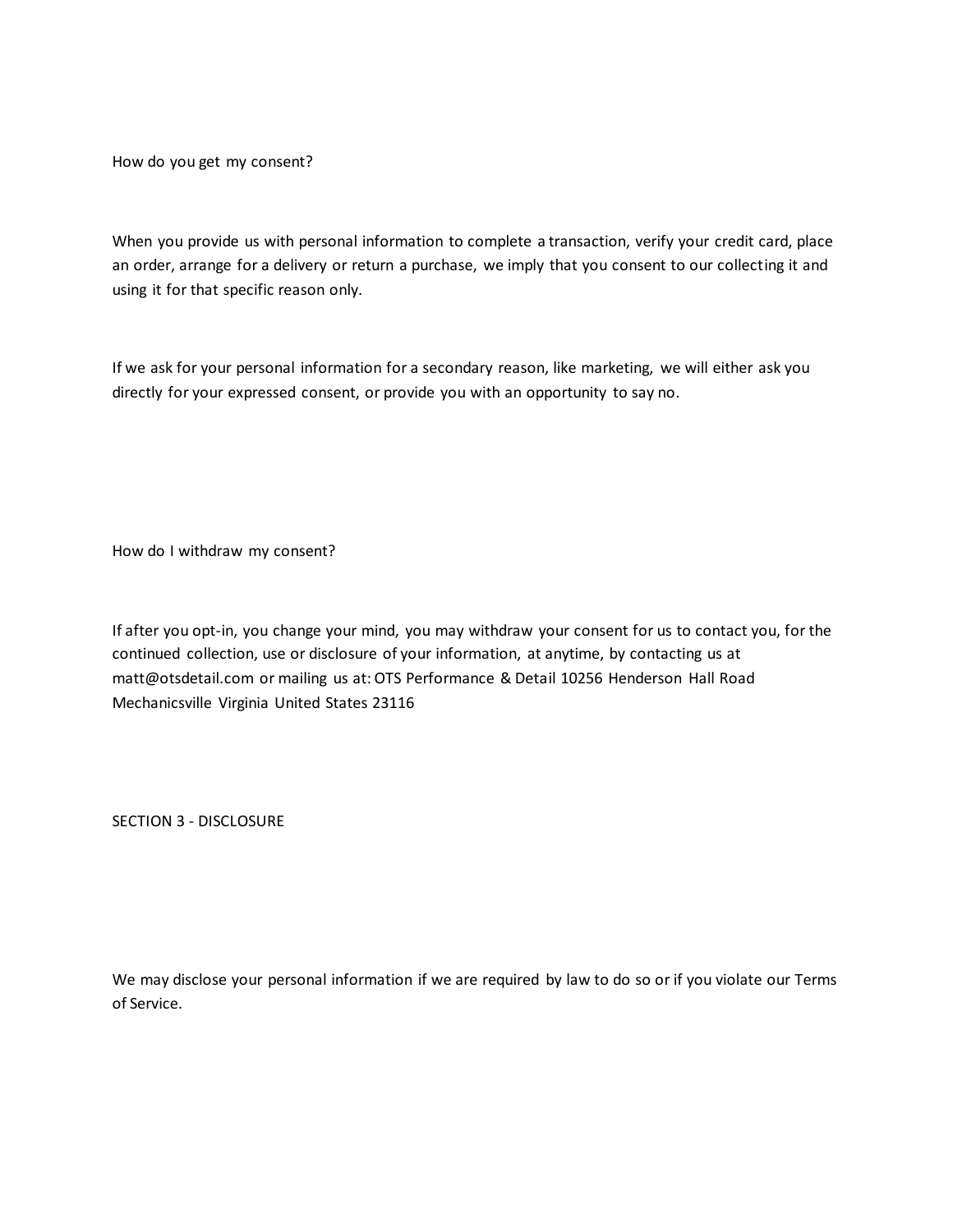Our store is hosted on Shopify Inc. They provide us with the online e-commerce platform that allows us to sell our products and services to you.

Your data is stored through Shopify's data storage, databases and the general Shopify application. They store your data on a secure server behind a firewall.

Payment:

If you choose a direct payment gateway to complete your purchase, then Shopify stores your credit card data. It is encrypted through the Payment Card Industry Data Security Standard (PCI-DSS). Your purchase transaction data is stored only as long as is necessary to complete your purchase transaction. After that is complete, your purchase transaction information is deleted.

All direct payment gateways adhere to the standards set by PCI-DSS as managed by the PCI Security Standards Council, which is a joint effort of brands like Visa, MasterCard, American Express and Discover.

PCI-DSS requirements help ensure the secure handling of credit card information by our store and its service providers.

For more insight, you may also want to read Shopify's Terms of Service here or Privacy Statement here.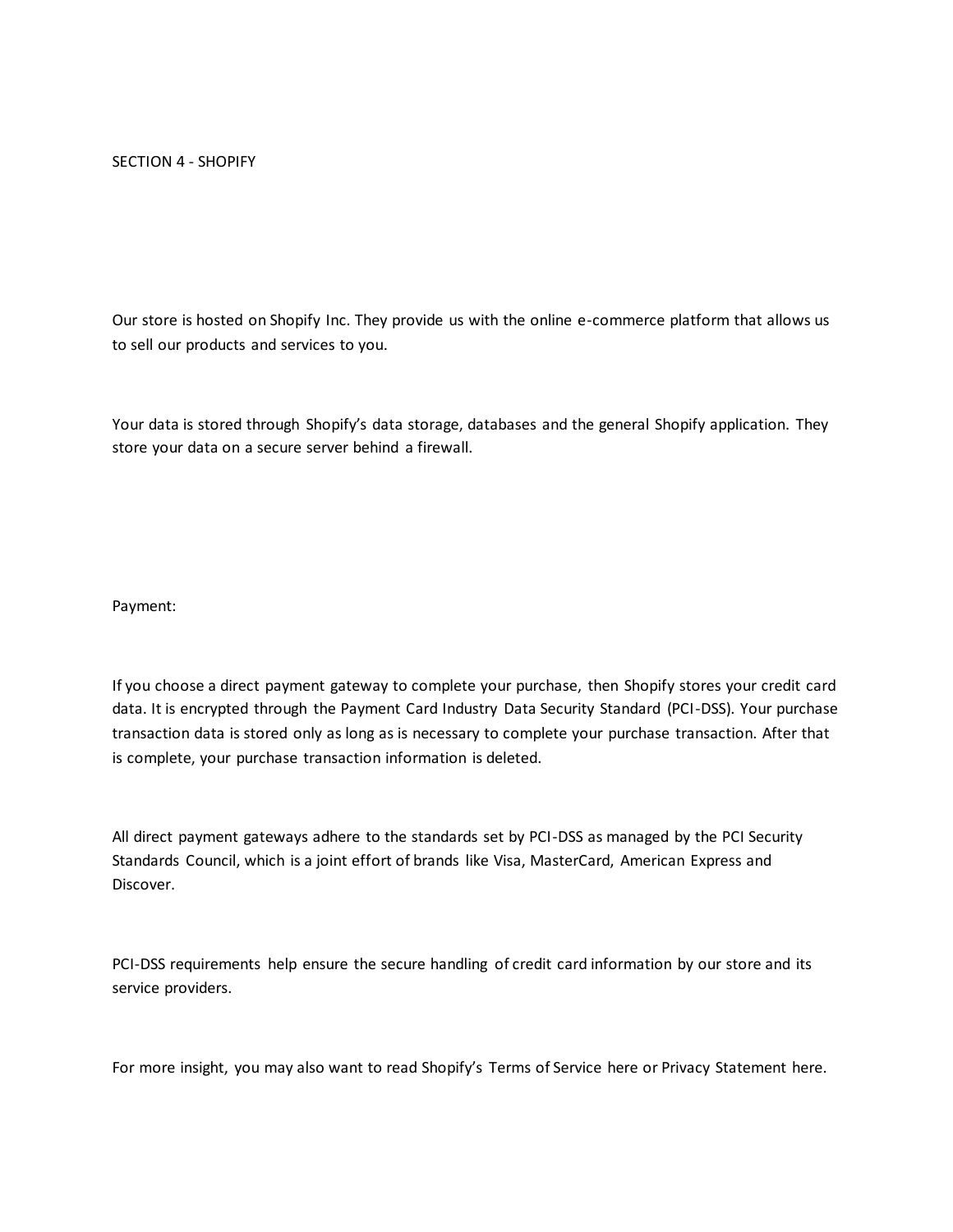## SECTION 5 - THIRD-PARTY SERVICES

In general, the third-party providers used by us will only collect, use and disclose your information to the extent necessary to allow them to perform the services they provide to us.

However, certain third-party service providers, such as payment gateways and other payment transaction processors, have their own privacy policies in respect to the information we are required to provide to them for your purchase-related transactions.

For these providers, we recommend that you read their privacy policies so you can understand the manner in which your personal information will be handled by these providers.

In particular, remember that certain providers may be located in or have facilities that are located a different jurisdiction than either you or us. So if you elect to proceed with a transaction that involves the services of a third-party service provider, then your information may become subject to the laws of the jurisdiction(s) in which that service provider or its facilities are located.

As an example, if you are located in Canada and your transaction is processed by a payment gateway located in the United States, then your personal information used in completing that transaction may be subject to disclosure under United States legislation, including the Patriot Act.

Once you leave our store's website or are redirected to a third-party website or application, you are no longer governed by this Privacy Policy or our website's Terms of Service.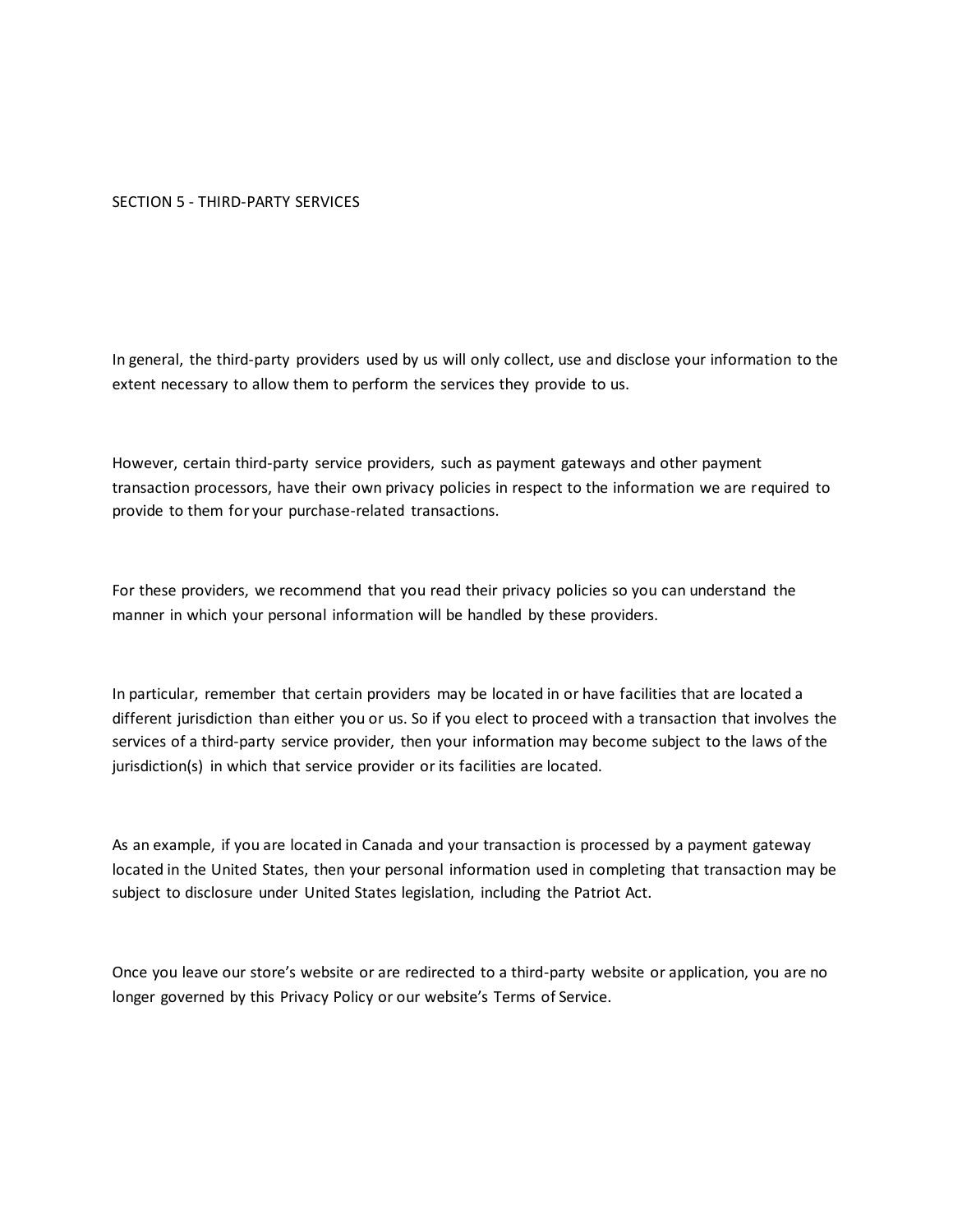Links

When you click on links on our store, they may direct you away from our site. We are not responsible for the privacy practices of other sites and encourage you to read their privacy statements.

SECTION 6 - SECURITY

To protect your personal information, we take reasonable precautions and follow industry best practices to make sure it is not inappropriately lost, misused, accessed, disclosed, altered or destroyed.

If you provide us with your credit card information, the information is encrypted using secure socket layer technology (SSL) and stored with a AES-256 encryption. Although no method of transmission over the Internet or electronic storage is 100% secure, we follow all PCI-DSS requirements and implement additional generally accepted industry standards.

SECTION 7 - COOKIES

Here is a list of cookies that we use. We've listed them here so you that you can choose if you want to opt-out of cookies or not.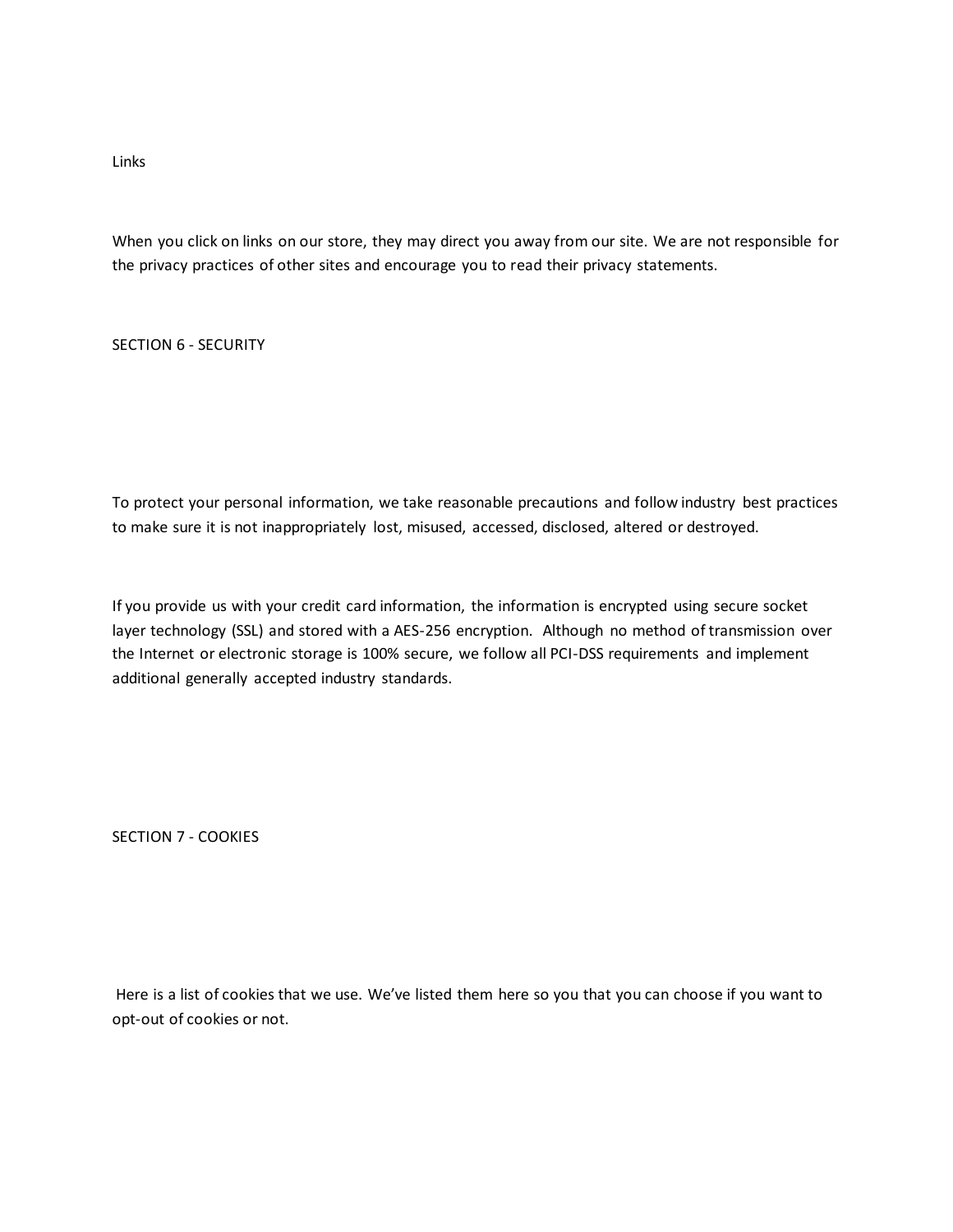\_session\_id, unique token, sessional, Allows Shopify to store information about your session (referrer, landing page, etc).

\_shopify\_visit, no data held, Persistent for 30 minutes from the last visit, Used by our website provider's internal stats tracker to record the number of visits

\_shopify\_uniq, no data held, expires midnight (relative to the visitor) of the next day, Counts the number of visits to a store by a single customer.

cart, unique token, persistent for 2 weeks, Stores information about the contents of your cart.

\_secure\_session\_id, unique token, sessional

storefront\_digest, unique token, indefinite If the shop has a password, this is used to determine if the current visitor has access.

SECTION 8 - AGE OF CONSENT

By using this site, you represent that you are at least the age of majority in your state or province of residence, or that you are the age of majority in your state or province of residence and you have given us your consent to allow any of your minor dependents to use this site.